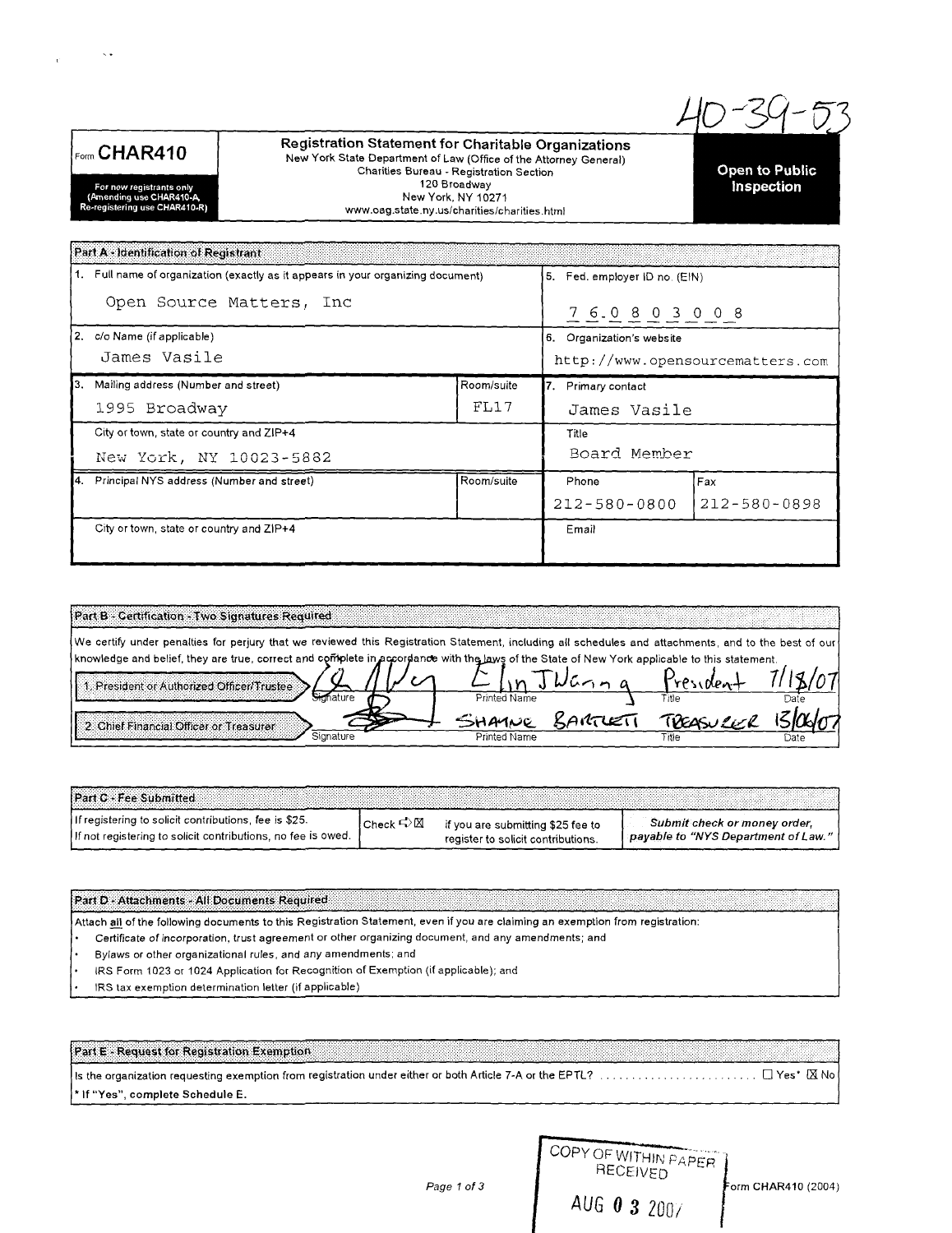

 $\bar{\lambda}$  .

 $\mathbf{r}$ 

**Registration Statement for Charitable Organizations** New York State Department of Law (Office of the Attorney General) Charities Bureau - Registration Section 120 Broadway New York, NY 10271 www.oag.state.ny.us/charities/charities.html

**Open to Public Inspection** 

**For** *new* **registrants only** (Amending use CHAR410-A Re-registering use CHAR410-R)

|                                          | Part A - Identification of Registrant                                            |                              |                                   |              |  |
|------------------------------------------|----------------------------------------------------------------------------------|------------------------------|-----------------------------------|--------------|--|
|                                          | 1. Full name of organization (exactly as it appears in your organizing document) |                              | Fed. employer ID no. (EIN)<br>15. |              |  |
| Open Source Matters, Inc.                |                                                                                  | 7 6 0 8 0 3 0 0 8            |                                   |              |  |
| 2. c/o Name (if applicable)              |                                                                                  | Organization's website<br>6. |                                   |              |  |
| James Vasile                             |                                                                                  |                              | http://www.opensourcematters.com  |              |  |
| IЗ.                                      | Mailing address (Number and street)<br>Room/suite                                |                              | 7. Primary contact                |              |  |
|                                          | FI.17<br>1995 Broadway                                                           |                              | James Vasile                      |              |  |
| City or town, state or country and ZIP+4 |                                                                                  | Title                        |                                   |              |  |
| New York, NY 10023-5882                  |                                                                                  | Board Member                 |                                   |              |  |
|                                          | 4. Principal NYS address (Number and street)                                     | Room/suite                   | Phone                             | Fax          |  |
|                                          |                                                                                  |                              | 212-580-0800                      | 212-580-0898 |  |
|                                          | City or town, state or country and ZIP+4                                         |                              | Email                             |              |  |
|                                          |                                                                                  |                              |                                   |              |  |

| Part B - Certification - Two Signatures Required                                                                                                                                                                                                                                                        |              |              |      |
|---------------------------------------------------------------------------------------------------------------------------------------------------------------------------------------------------------------------------------------------------------------------------------------------------------|--------------|--------------|------|
| [We certify under penalties for perjury that we reviewed this Registration Statement, including all schedules and attachments, and to the best of our<br>I knowledge and belief, they are true, correct and complete in accordance with the laws of the State of New York applicable to this statement. |              |              |      |
| 1. President or Authorized Officer/Trustee                                                                                                                                                                                                                                                              |              | <b>APSIN</b> |      |
| 2. Chief Financial Officer or Treasurer.                                                                                                                                                                                                                                                                | Printed Name | Title        | Date |
| Signature                                                                                                                                                                                                                                                                                               | Printed Name | `itle        | Jate |

| <b>Part C - Fee Submitted</b>                                |                           |                                    |                                     |
|--------------------------------------------------------------|---------------------------|------------------------------------|-------------------------------------|
| If registering to solicit contributions, fee is \$25.        | Check $\ominus \boxtimes$ | if you are submitting \$25 fee to  | Submit check or money order.        |
| If not registering to solicit contributions, no fee is owed. |                           | register to solicit contributions. | payable to "NYS Department of Law." |

Part D - Attachments - All Documents Required

Attach all of the following documents to this Registration Statement, even if you are claiming an exemption from registration:

Certificate of incorporation, trust agreement or other organizing document, and any amendments; and  $\bullet$  .

Bylaws or other organizational rules, and any amendments; and

IRS Form 1023 or 1024 Application for Recognition of Exemption (if applicable); and

IRS tax exemption determination ietter (if applicable)

Part E - Request for Registration Exemption Is the organization requesting exemption from registration under either or both Article 7-A or the EPTL? • If "Yes", complete Schedule E.

|    | COPY OF WITHIN PAPER<br>RECEIVED |                     |
|----|----------------------------------|---------------------|
| ٢3 | AUG 0 3 2007                     | Form CHAR410 (2004) |
|    |                                  |                     |

*Page* 1 *of 3*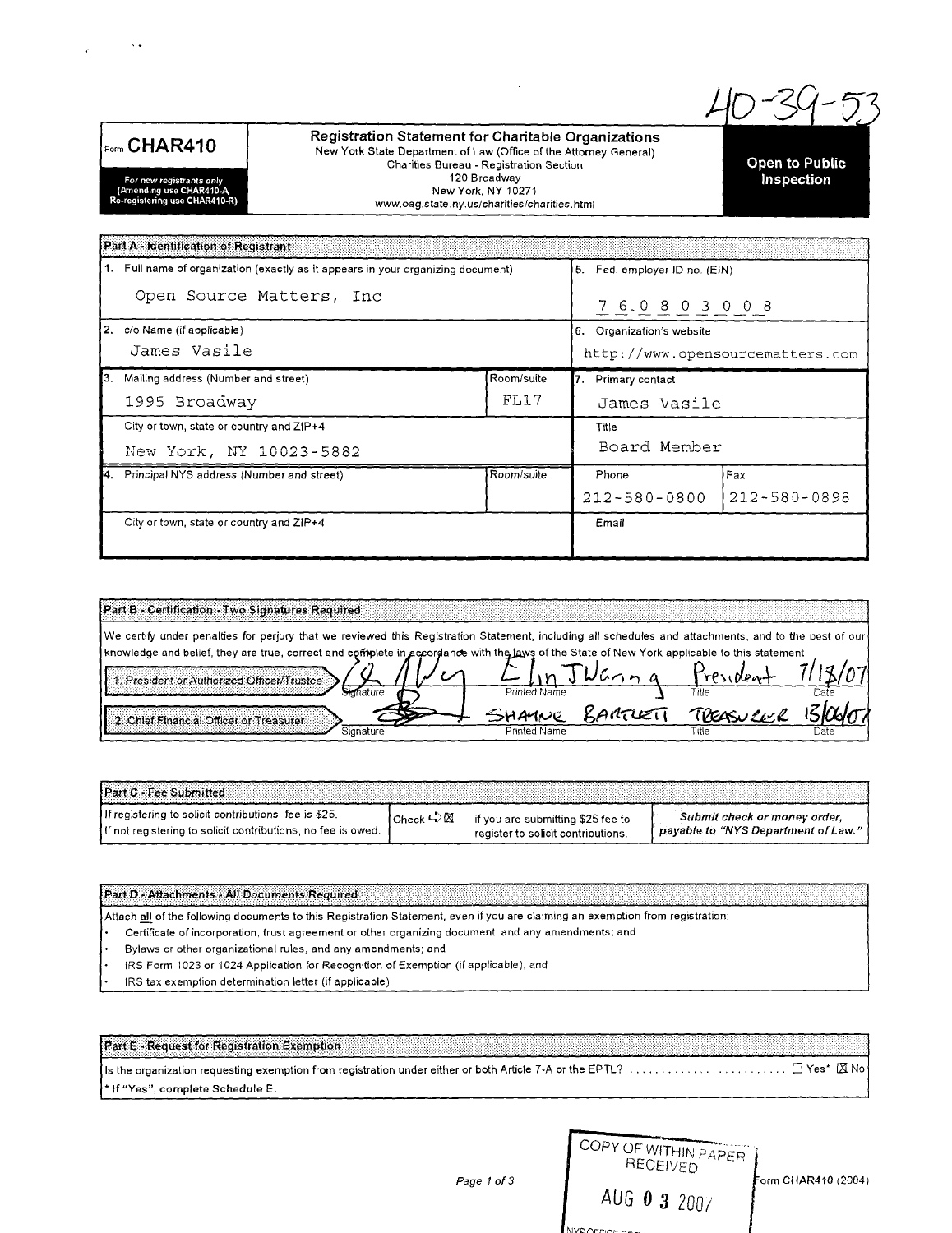| <b>Part F - Organization Structure</b>                                                                                                                                                                                                            |                              |                             |                                                               |                  |  |
|---------------------------------------------------------------------------------------------------------------------------------------------------------------------------------------------------------------------------------------------------|------------------------------|-----------------------------|---------------------------------------------------------------|------------------|--|
| 1.<br>Incorporation / formation                                                                                                                                                                                                                   |                              |                             |                                                               |                  |  |
| a. Type of organization:                                                                                                                                                                                                                          |                              |                             | b. Type of corporation if New York not-for-profit corporation |                  |  |
|                                                                                                                                                                                                                                                   |                              | в⊠<br>$C \Box$<br>A □<br>DП |                                                               |                  |  |
| Partnership $\ldots \ldots \ldots \ldots \ldots \ldots \ldots \ldots \ldots \square$ [c. Date incorporated if a corporation or formed if other than a corporation                                                                                 |                              |                             |                                                               |                  |  |
| Sole proprietorship $\ldots, \ldots, \ldots, \ldots, \ldots, \ldots, \ldots, \Box$                                                                                                                                                                |                              | $0.912312005$               |                                                               |                  |  |
|                                                                                                                                                                                                                                                   |                              |                             |                                                               |                  |  |
|                                                                                                                                                                                                                                                   |                              | New York                    |                                                               |                  |  |
| * If Other, describe:                                                                                                                                                                                                                             |                              |                             |                                                               |                  |  |
| 2. List all chapters, branches and affiliates of your organization (attach additional sheets if necessary)                                                                                                                                        |                              |                             |                                                               |                  |  |
|                                                                                                                                                                                                                                                   |                              |                             | Mailing address (number and street, room/suite,               |                  |  |
| Name                                                                                                                                                                                                                                              |                              | Relationship                | City or town, state or country and $zip+4$ )                  |                  |  |
| N/A                                                                                                                                                                                                                                               |                              |                             |                                                               |                  |  |
|                                                                                                                                                                                                                                                   |                              |                             |                                                               |                  |  |
|                                                                                                                                                                                                                                                   |                              |                             |                                                               |                  |  |
|                                                                                                                                                                                                                                                   |                              |                             |                                                               |                  |  |
|                                                                                                                                                                                                                                                   |                              |                             |                                                               |                  |  |
|                                                                                                                                                                                                                                                   |                              |                             |                                                               |                  |  |
|                                                                                                                                                                                                                                                   |                              |                             |                                                               |                  |  |
|                                                                                                                                                                                                                                                   |                              |                             |                                                               |                  |  |
|                                                                                                                                                                                                                                                   |                              |                             |                                                               |                  |  |
| 3. List all officers, directors, trustees and key employees                                                                                                                                                                                       |                              |                             |                                                               |                  |  |
|                                                                                                                                                                                                                                                   |                              |                             | Mailing address (number and street, room/suite,               | End of term      |  |
| Name                                                                                                                                                                                                                                              | Title                        |                             | city or town, state or country and zip+4)                     | (if applicable)  |  |
| Elin Waring                                                                                                                                                                                                                                       | President                    | 46 Marine Street            |                                                               | 06/01/2009       |  |
|                                                                                                                                                                                                                                                   |                              | Bronx, NY 10464             |                                                               |                  |  |
|                                                                                                                                                                                                                                                   | Treasurer                    | 21 Barameda Road            |                                                               | 061 011 2009     |  |
| Shayne Bartlett                                                                                                                                                                                                                                   |                              |                             | Albany, WA 6330 Australia                                     |                  |  |
| Ryan Ozimek                                                                                                                                                                                                                                       | Secretary                    |                             | 1330 New Hampshire Ave, #817                                  | 10010112009      |  |
|                                                                                                                                                                                                                                                   |                              | Washington DC, 20036        |                                                               |                  |  |
| Johan Janssens                                                                                                                                                                                                                                    | Board                        |                             |                                                               |                  |  |
|                                                                                                                                                                                                                                                   | Member                       | 3290 Diest Belgium          |                                                               |                  |  |
| Christopher Justice                                                                                                                                                                                                                               | Board                        | 105 Longwood Ave            |                                                               | 100101130031     |  |
|                                                                                                                                                                                                                                                   | Member                       | <u>Austin, TX 78734</u>     |                                                               |                  |  |
|                                                                                                                                                                                                                                                   | Board                        |                             |                                                               | 0610112002       |  |
| Joseph Orr                                                                                                                                                                                                                                        | Member                       |                             |                                                               |                  |  |
| Board                                                                                                                                                                                                                                             |                              |                             | 1995 Broadway, 17th Floor                                     | 06/01/2009       |  |
| James Vasile                                                                                                                                                                                                                                      | Member<br>New York, NY 10023 |                             |                                                               |                  |  |
|                                                                                                                                                                                                                                                   |                              |                             |                                                               | $-1 - 1 - 1 - 1$ |  |
|                                                                                                                                                                                                                                                   |                              |                             |                                                               |                  |  |
| 4. Other Names and Registration Numbers                                                                                                                                                                                                           |                              |                             |                                                               |                  |  |
| a. List all other names used by your organization, including any prior names<br>N/A                                                                                                                                                               |                              |                             |                                                               |                  |  |
| b. List all prior New York State charities registration numbers for the organization, including those from the New York State Attorney General's<br>Charities Bureau or the New York State Department of State's Office of Charities Registration |                              |                             |                                                               |                  |  |
| N/A                                                                                                                                                                                                                                               |                              |                             |                                                               |                  |  |

 $\Delta \phi = 0.001$